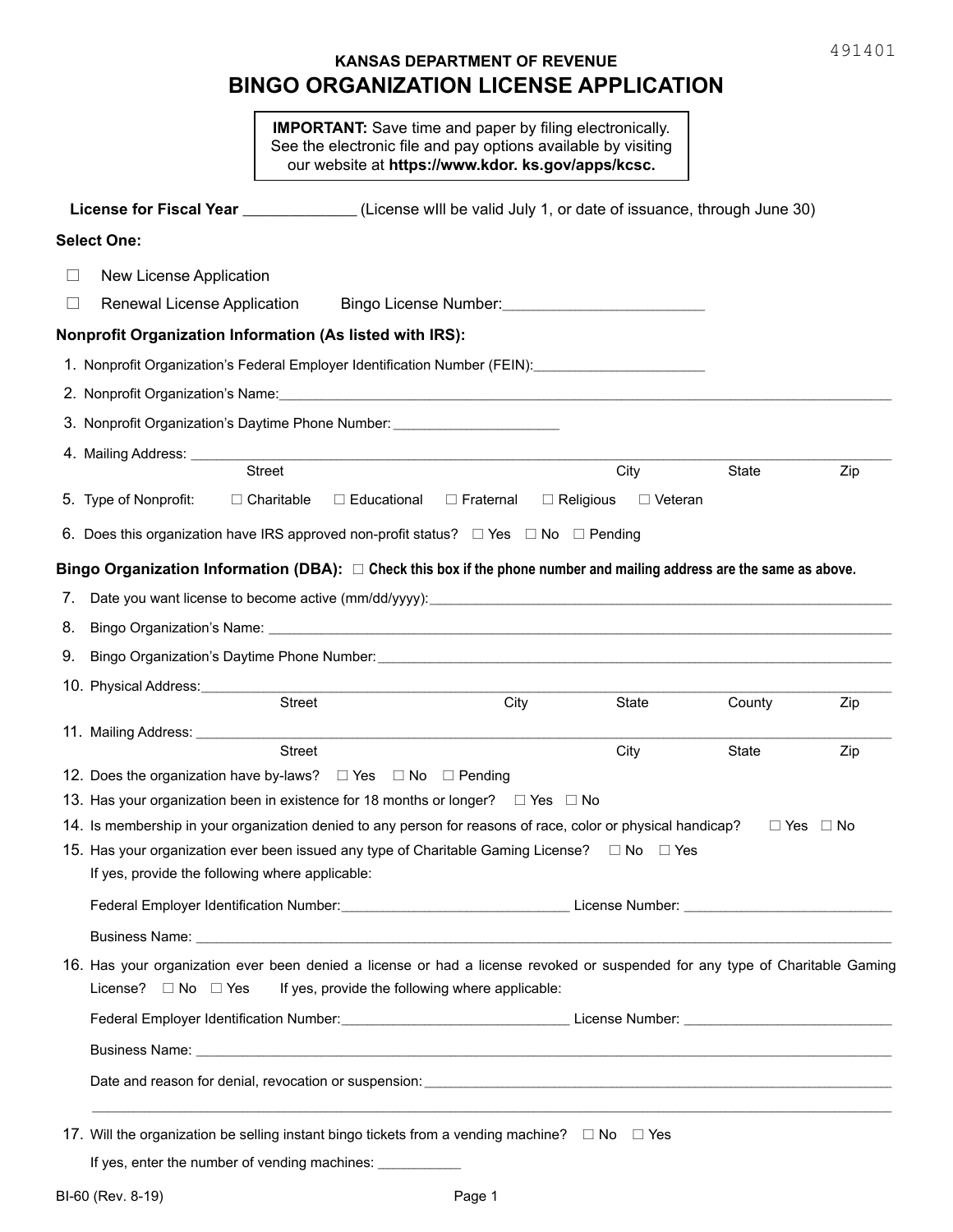## **Presiding Officer Information:**

|                                    | Street                                                    | any other state which is classified as a felony under the laws of such state? $\square$ No $\square$ Yes<br>If yes, provide the name of each person and the particulars on a separate page and enclose it with this application. |                                                                                                                                                                                                                                                                                                                                                                                                                                                                                        | City<br>State<br>Has this person been convicted of or pleaded guilty to or pleaded no contest to a violation of gambling laws of the U.S. or have forfeited bond to appear<br>in court to answer charges for any such violation, or have been convicted or pleaded guilty or pleaded no contest to the violation of any law of this or | Zip                  |
|------------------------------------|-----------------------------------------------------------|----------------------------------------------------------------------------------------------------------------------------------------------------------------------------------------------------------------------------------|----------------------------------------------------------------------------------------------------------------------------------------------------------------------------------------------------------------------------------------------------------------------------------------------------------------------------------------------------------------------------------------------------------------------------------------------------------------------------------------|----------------------------------------------------------------------------------------------------------------------------------------------------------------------------------------------------------------------------------------------------------------------------------------------------------------------------------------|----------------------|
| <b>Secretary Information:</b>      |                                                           |                                                                                                                                                                                                                                  |                                                                                                                                                                                                                                                                                                                                                                                                                                                                                        |                                                                                                                                                                                                                                                                                                                                        |                      |
|                                    |                                                           |                                                                                                                                                                                                                                  |                                                                                                                                                                                                                                                                                                                                                                                                                                                                                        |                                                                                                                                                                                                                                                                                                                                        |                      |
|                                    |                                                           |                                                                                                                                                                                                                                  |                                                                                                                                                                                                                                                                                                                                                                                                                                                                                        |                                                                                                                                                                                                                                                                                                                                        |                      |
|                                    |                                                           |                                                                                                                                                                                                                                  |                                                                                                                                                                                                                                                                                                                                                                                                                                                                                        | Daytime Phone: Contract of Contract of Contract of Contract Contract Contract Contract Contract Contract Contract Contract Contract Contract Contract Contract Contract Contract Contract Contract Contract Contract Contract                                                                                                          |                      |
| Home Address: ________             |                                                           | <u> 1989 - Johann Stoff, amerikansk politiker (* 1908)</u>                                                                                                                                                                       |                                                                                                                                                                                                                                                                                                                                                                                                                                                                                        |                                                                                                                                                                                                                                                                                                                                        |                      |
|                                    | Street                                                    | any other state which is classified as a felony under the laws of such state? $\square$ No $\square$ Yes<br>If yes, provide the name of each person and the particulars on a separate page and enclose it with this application. |                                                                                                                                                                                                                                                                                                                                                                                                                                                                                        | City<br>State<br>Has this person been convicted of or pleaded guilty to or pleaded no contest to a violation of gambling laws of the U.S. or have forfeited bond to appear<br>in court to answer charges for any such violation, or have been convicted or pleaded guilty or pleaded no contest to the violation of any law of this or | Zip                  |
| <b>Contact Person Information:</b> |                                                           |                                                                                                                                                                                                                                  |                                                                                                                                                                                                                                                                                                                                                                                                                                                                                        |                                                                                                                                                                                                                                                                                                                                        |                      |
|                                    |                                                           |                                                                                                                                                                                                                                  |                                                                                                                                                                                                                                                                                                                                                                                                                                                                                        |                                                                                                                                                                                                                                                                                                                                        |                      |
|                                    |                                                           |                                                                                                                                                                                                                                  |                                                                                                                                                                                                                                                                                                                                                                                                                                                                                        |                                                                                                                                                                                                                                                                                                                                        |                      |
| <b>Bingo Play Information:</b>     |                                                           |                                                                                                                                                                                                                                  |                                                                                                                                                                                                                                                                                                                                                                                                                                                                                        |                                                                                                                                                                                                                                                                                                                                        |                      |
|                                    |                                                           | Physical Address Where Games Will Be Played: ___________________________________                                                                                                                                                 |                                                                                                                                                                                                                                                                                                                                                                                                                                                                                        |                                                                                                                                                                                                                                                                                                                                        |                      |
|                                    |                                                           |                                                                                                                                                                                                                                  | <b>Street</b>                                                                                                                                                                                                                                                                                                                                                                                                                                                                          |                                                                                                                                                                                                                                                                                                                                        |                      |
| City                               | State                                                     |                                                                                                                                                                                                                                  | County                                                                                                                                                                                                                                                                                                                                                                                                                                                                                 | Zip                                                                                                                                                                                                                                                                                                                                    |                      |
|                                    |                                                           | Is your organization registered to collect and remit Kansas sales tax on this location? $\square$ Yes $\square$ No                                                                                                               |                                                                                                                                                                                                                                                                                                                                                                                                                                                                                        |                                                                                                                                                                                                                                                                                                                                        |                      |
|                                    |                                                           | If yes, enter your KS Sales Tax Account Number: ________________________________                                                                                                                                                 |                                                                                                                                                                                                                                                                                                                                                                                                                                                                                        |                                                                                                                                                                                                                                                                                                                                        |                      |
|                                    | Is this a leased or rented premises? $\Box$ No $\Box$ Yes |                                                                                                                                                                                                                                  | If yes, provide premises registration number:                                                                                                                                                                                                                                                                                                                                                                                                                                          |                                                                                                                                                                                                                                                                                                                                        |                      |
|                                    |                                                           | Select game type and enter how often the games are played along with start time:                                                                                                                                                 |                                                                                                                                                                                                                                                                                                                                                                                                                                                                                        |                                                                                                                                                                                                                                                                                                                                        |                      |
|                                    |                                                           | <b>Weekly Games</b>                                                                                                                                                                                                              |                                                                                                                                                                                                                                                                                                                                                                                                                                                                                        |                                                                                                                                                                                                                                                                                                                                        | <b>Monthly Games</b> |
|                                    |                                                           | Day game is played:                                                                                                                                                                                                              | <b>Start Time:</b>                                                                                                                                                                                                                                                                                                                                                                                                                                                                     | Day game is played:                                                                                                                                                                                                                                                                                                                    | <b>Start Time:</b>   |
| □ Mini Games                       | □ Regular Games                                           |                                                                                                                                                                                                                                  |                                                                                                                                                                                                                                                                                                                                                                                                                                                                                        |                                                                                                                                                                                                                                                                                                                                        |                      |
| □ Mini Games                       | □ Regular Games                                           |                                                                                                                                                                                                                                  | $\begin{array}{cccccccccc} \multicolumn{2}{c}{} & \multicolumn{2}{c}{} & \multicolumn{2}{c}{} & \multicolumn{2}{c}{} & \multicolumn{2}{c}{} & \multicolumn{2}{c}{} & \multicolumn{2}{c}{} & \multicolumn{2}{c}{} & \multicolumn{2}{c}{} & \multicolumn{2}{c}{} & \multicolumn{2}{c}{} & \multicolumn{2}{c}{} & \multicolumn{2}{c}{} & \multicolumn{2}{c}{} & \multicolumn{2}{c}{} & \multicolumn{2}{c}{} & \multicolumn{2}{c}{} & \multicolumn{2}{c}{} & \multicolumn{2}{c}{} & \mult$ |                                                                                                                                                                                                                                                                                                                                        |                      |
| Mini Games                         | □ Regular Games                                           |                                                                                                                                                                                                                                  |                                                                                                                                                                                                                                                                                                                                                                                                                                                                                        |                                                                                                                                                                                                                                                                                                                                        |                      |
| □ Mini Games                       | □ Regular Games                                           |                                                                                                                                                                                                                                  | $\begin{array}{cccccccccc} \multicolumn{2}{c}{} & \multicolumn{2}{c}{} & \multicolumn{2}{c}{} & \multicolumn{2}{c}{} & \multicolumn{2}{c}{} & \multicolumn{2}{c}{} & \multicolumn{2}{c}{} & \multicolumn{2}{c}{} & \multicolumn{2}{c}{} & \multicolumn{2}{c}{} & \multicolumn{2}{c}{} & \multicolumn{2}{c}{} & \multicolumn{2}{c}{} & \multicolumn{2}{c}{} & \multicolumn{2}{c}{} & \multicolumn{2}{c}{} & \multicolumn{2}{c}{} & \multicolumn{2}{c}{} & \multicolumn{2}{c}{} & \mult$ |                                                                                                                                                                                                                                                                                                                                        |                      |
| □ Mini Games                       | □ Regular Games                                           |                                                                                                                                                                                                                                  |                                                                                                                                                                                                                                                                                                                                                                                                                                                                                        |                                                                                                                                                                                                                                                                                                                                        |                      |
| Mini Games                         |                                                           |                                                                                                                                                                                                                                  | $\begin{array}{cccccccccc} \multicolumn{3}{c}{} & \multicolumn{3}{c}{} & \multicolumn{3}{c}{} & \multicolumn{3}{c}{} & \multicolumn{3}{c}{} & \multicolumn{3}{c}{} & \multicolumn{3}{c}{} & \multicolumn{3}{c}{} & \multicolumn{3}{c}{} & \multicolumn{3}{c}{} & \multicolumn{3}{c}{} & \multicolumn{3}{c}{} & \multicolumn{3}{c}{} & \multicolumn{3}{c}{} & \multicolumn{3}{c}{} & \multicolumn{3}{c}{} & \multicolumn{3}{c}{} & \multicolumn{3}{c}{} & \multicolumn{3}{c}{} & \mult$ |                                                                                                                                                                                                                                                                                                                                        |                      |
|                                    | □ Regular Games                                           |                                                                                                                                                                                                                                  |                                                                                                                                                                                                                                                                                                                                                                                                                                                                                        |                                                                                                                                                                                                                                                                                                                                        |                      |
| □ Mini Games                       | □ Regular Games                                           |                                                                                                                                                                                                                                  |                                                                                                                                                                                                                                                                                                                                                                                                                                                                                        |                                                                                                                                                                                                                                                                                                                                        |                      |
| □ Mini Games                       | □ Regular Games                                           |                                                                                                                                                                                                                                  |                                                                                                                                                                                                                                                                                                                                                                                                                                                                                        |                                                                                                                                                                                                                                                                                                                                        |                      |
|                                    | □ Mini Games □ Regular Games                              |                                                                                                                                                                                                                                  |                                                                                                                                                                                                                                                                                                                                                                                                                                                                                        |                                                                                                                                                                                                                                                                                                                                        |                      |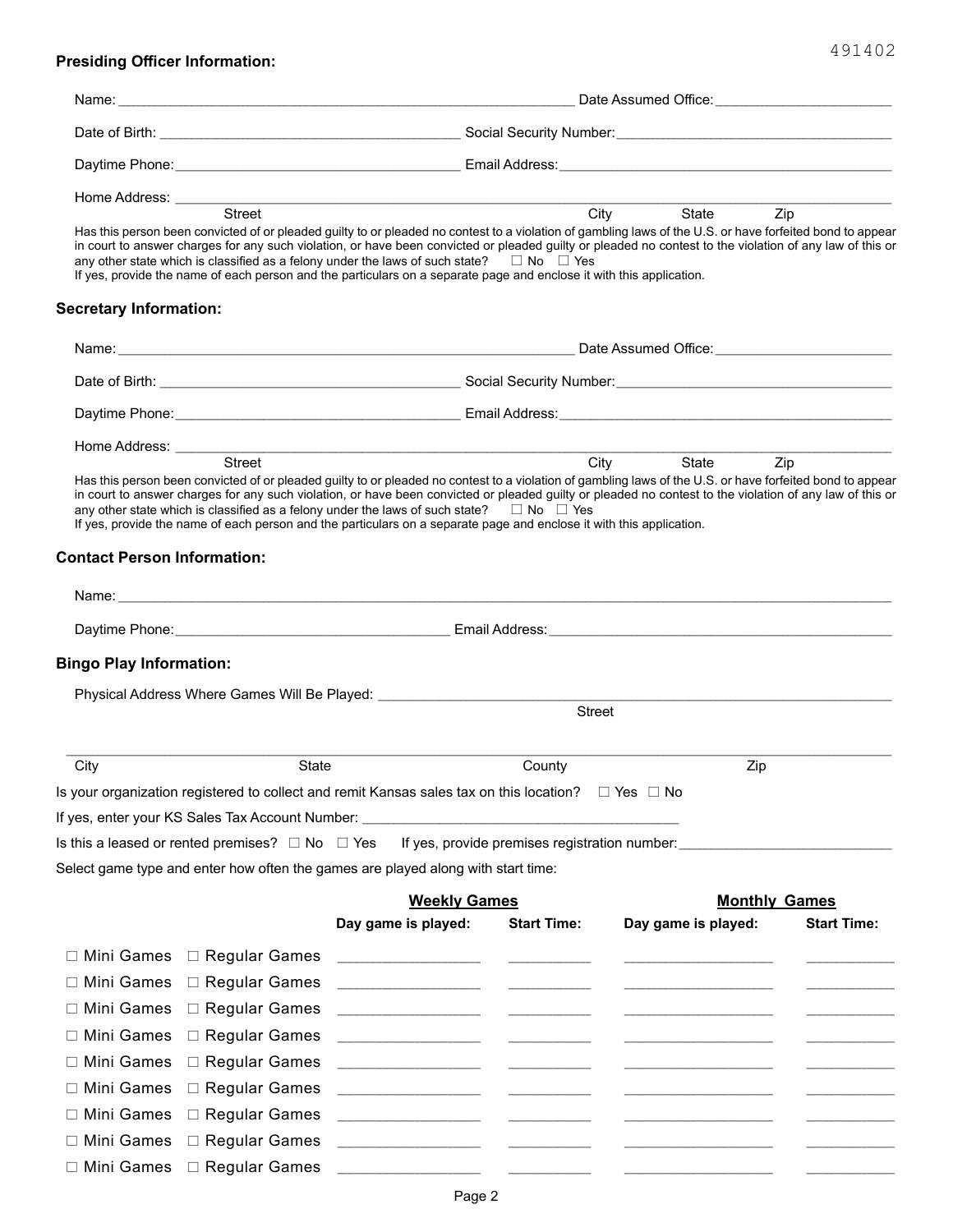#### **Nonprofit Organization Member Information (Volunteers only):**

|                              | A) Name: A contract the contract of the contract of the contract of the contract of the contract of the contract of the contract of the contract of the contract of the contract of the contract of the contract of the contra                                                                                                                                                                                                                                                                                                                        |             |       |                                                                                                                                                                                                                               |
|------------------------------|-------------------------------------------------------------------------------------------------------------------------------------------------------------------------------------------------------------------------------------------------------------------------------------------------------------------------------------------------------------------------------------------------------------------------------------------------------------------------------------------------------------------------------------------------------|-------------|-------|-------------------------------------------------------------------------------------------------------------------------------------------------------------------------------------------------------------------------------|
|                              |                                                                                                                                                                                                                                                                                                                                                                                                                                                                                                                                                       |             |       |                                                                                                                                                                                                                               |
|                              |                                                                                                                                                                                                                                                                                                                                                                                                                                                                                                                                                       |             |       |                                                                                                                                                                                                                               |
|                              | <b>Street</b>                                                                                                                                                                                                                                                                                                                                                                                                                                                                                                                                         | City        | State | Zip                                                                                                                                                                                                                           |
|                              |                                                                                                                                                                                                                                                                                                                                                                                                                                                                                                                                                       |             |       |                                                                                                                                                                                                                               |
|                              |                                                                                                                                                                                                                                                                                                                                                                                                                                                                                                                                                       |             |       |                                                                                                                                                                                                                               |
|                              | Street                                                                                                                                                                                                                                                                                                                                                                                                                                                                                                                                                |             |       |                                                                                                                                                                                                                               |
|                              |                                                                                                                                                                                                                                                                                                                                                                                                                                                                                                                                                       | City        | State | Zip                                                                                                                                                                                                                           |
|                              |                                                                                                                                                                                                                                                                                                                                                                                                                                                                                                                                                       |             |       |                                                                                                                                                                                                                               |
|                              |                                                                                                                                                                                                                                                                                                                                                                                                                                                                                                                                                       |             |       |                                                                                                                                                                                                                               |
|                              |                                                                                                                                                                                                                                                                                                                                                                                                                                                                                                                                                       |             |       |                                                                                                                                                                                                                               |
|                              | Street<br>NOTE: If additional space is needed, enter necessary information on a separate page and attach it to this application.                                                                                                                                                                                                                                                                                                                                                                                                                      | <b>City</b> | State | Zip                                                                                                                                                                                                                           |
|                              | Has the person(s) been convicted of or pleaded guilty to or pleaded no contest to a violation of gambling laws of the U.S. or have forfeited bond to<br>appear in court to answer charges for any such violation, or have been convicted or pleaded guilty or pleaded no contest to the violation of any law of<br>this or any other state which is classified as a felony under the laws of such state? $\Box$ No $\Box$ Yes<br>If yes, provide the name of each person and the particulars on a separate page and enclose it with this application. |             |       |                                                                                                                                                                                                                               |
|                              | Officer Information (Other than President or Secretary):                                                                                                                                                                                                                                                                                                                                                                                                                                                                                              |             |       |                                                                                                                                                                                                                               |
|                              |                                                                                                                                                                                                                                                                                                                                                                                                                                                                                                                                                       |             |       |                                                                                                                                                                                                                               |
|                              |                                                                                                                                                                                                                                                                                                                                                                                                                                                                                                                                                       |             |       | Social Security Number: Management Control of Social Security Number:                                                                                                                                                         |
|                              |                                                                                                                                                                                                                                                                                                                                                                                                                                                                                                                                                       |             |       | Date Assumed Office: University of the Assumed Contract of the Assumed Contract of the Assumed Contract of the                                                                                                                |
|                              |                                                                                                                                                                                                                                                                                                                                                                                                                                                                                                                                                       |             |       |                                                                                                                                                                                                                               |
|                              | <b>Street</b>                                                                                                                                                                                                                                                                                                                                                                                                                                                                                                                                         | City        | State | Zip                                                                                                                                                                                                                           |
|                              |                                                                                                                                                                                                                                                                                                                                                                                                                                                                                                                                                       |             |       |                                                                                                                                                                                                                               |
|                              |                                                                                                                                                                                                                                                                                                                                                                                                                                                                                                                                                       |             |       |                                                                                                                                                                                                                               |
|                              |                                                                                                                                                                                                                                                                                                                                                                                                                                                                                                                                                       |             |       |                                                                                                                                                                                                                               |
| Home Address:                |                                                                                                                                                                                                                                                                                                                                                                                                                                                                                                                                                       |             |       |                                                                                                                                                                                                                               |
|                              | <b>Street</b>                                                                                                                                                                                                                                                                                                                                                                                                                                                                                                                                         | City        | State | Zip                                                                                                                                                                                                                           |
|                              |                                                                                                                                                                                                                                                                                                                                                                                                                                                                                                                                                       |             |       |                                                                                                                                                                                                                               |
|                              |                                                                                                                                                                                                                                                                                                                                                                                                                                                                                                                                                       |             |       |                                                                                                                                                                                                                               |
|                              |                                                                                                                                                                                                                                                                                                                                                                                                                                                                                                                                                       |             |       | Date Assumed Office: National Assumed Contract of Contract of the Contract of Contract of Contract of Contract of Contract of Contract of Contract of Contract of Contract of Contract of Contract of Contract of Contract of |
| Home Address: ______________ | the control of the control of the control of the control of the control of the control of                                                                                                                                                                                                                                                                                                                                                                                                                                                             |             |       |                                                                                                                                                                                                                               |
|                              | <b>Street</b>                                                                                                                                                                                                                                                                                                                                                                                                                                                                                                                                         | City        | State | Zip                                                                                                                                                                                                                           |
|                              |                                                                                                                                                                                                                                                                                                                                                                                                                                                                                                                                                       |             |       |                                                                                                                                                                                                                               |
|                              |                                                                                                                                                                                                                                                                                                                                                                                                                                                                                                                                                       |             |       |                                                                                                                                                                                                                               |
|                              |                                                                                                                                                                                                                                                                                                                                                                                                                                                                                                                                                       |             |       |                                                                                                                                                                                                                               |
|                              |                                                                                                                                                                                                                                                                                                                                                                                                                                                                                                                                                       |             |       |                                                                                                                                                                                                                               |

**NOTE:** If additional space is needed, enter necessary information on a separate page and attach it to this application. Has the person(s) been convicted of or pleaded guilty to or pleaded no contest to a violation of gambling laws of the U.S. or have forfeited bond to

appear in court to answer charges for any such violation, or have been convicted or pleaded guilty or pleaded no contest to the violation of any law of<br>this or any other state which is classified as a felony under the law

| City                                                                                                                                                                                                                           |       |                                                                                                                                                                                                                                     |  |  |
|--------------------------------------------------------------------------------------------------------------------------------------------------------------------------------------------------------------------------------|-------|-------------------------------------------------------------------------------------------------------------------------------------------------------------------------------------------------------------------------------------|--|--|
|                                                                                                                                                                                                                                |       |                                                                                                                                                                                                                                     |  |  |
|                                                                                                                                                                                                                                |       |                                                                                                                                                                                                                                     |  |  |
|                                                                                                                                                                                                                                |       |                                                                                                                                                                                                                                     |  |  |
|                                                                                                                                                                                                                                | State | Zip                                                                                                                                                                                                                                 |  |  |
|                                                                                                                                                                                                                                |       |                                                                                                                                                                                                                                     |  |  |
|                                                                                                                                                                                                                                |       |                                                                                                                                                                                                                                     |  |  |
|                                                                                                                                                                                                                                |       |                                                                                                                                                                                                                                     |  |  |
|                                                                                                                                                                                                                                |       |                                                                                                                                                                                                                                     |  |  |
| City                                                                                                                                                                                                                           | State | Zip                                                                                                                                                                                                                                 |  |  |
|                                                                                                                                                                                                                                |       |                                                                                                                                                                                                                                     |  |  |
|                                                                                                                                                                                                                                |       |                                                                                                                                                                                                                                     |  |  |
|                                                                                                                                                                                                                                |       |                                                                                                                                                                                                                                     |  |  |
|                                                                                                                                                                                                                                |       |                                                                                                                                                                                                                                     |  |  |
| City                                                                                                                                                                                                                           | State | Zip                                                                                                                                                                                                                                 |  |  |
|                                                                                                                                                                                                                                |       | <b>Title:</b> The contract of the contract of the contract of the contract of the contract of the contract of the contract of the contract of the contract of the contract of the contract of the contract of the contract of the c |  |  |
|                                                                                                                                                                                                                                |       |                                                                                                                                                                                                                                     |  |  |
| Date Assumed Office: New York Changes and Changes and Changes and Changes and Changes and Changes and Changes and Changes and Changes and Changes and Changes and Changes and Changes and Changes and Changes and Changes and  |       |                                                                                                                                                                                                                                     |  |  |
|                                                                                                                                                                                                                                |       |                                                                                                                                                                                                                                     |  |  |
|                                                                                                                                                                                                                                | State | Zip                                                                                                                                                                                                                                 |  |  |
| Home Address: University of the Address of the Address of the Address of the Address of the Address of the Address of the Address of the Address of the Address of the Address of the Address of the Address of the Address of | City  |                                                                                                                                                                                                                                     |  |  |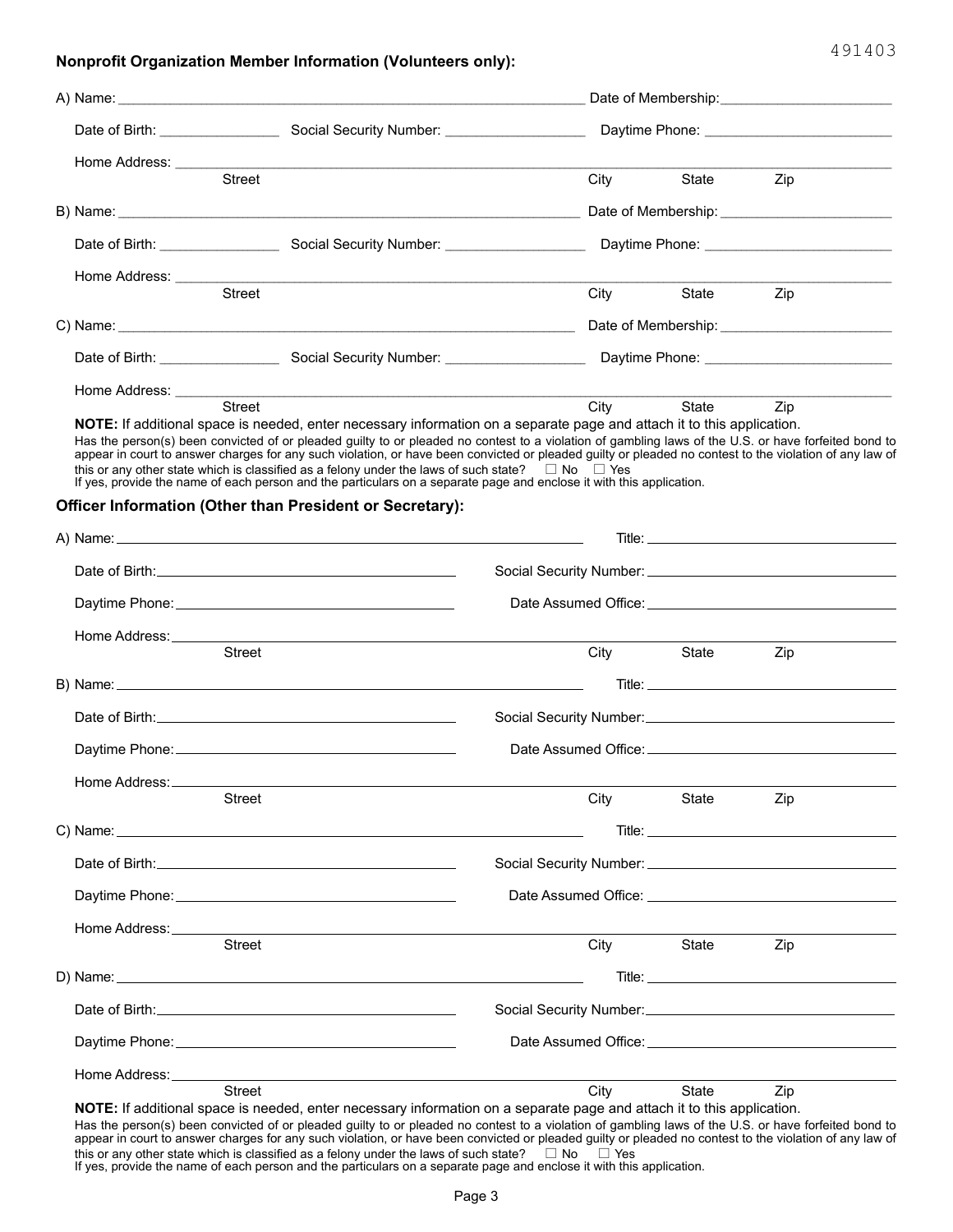| Home Address:__________<br><b>Street</b>                                                                                                                                                                                             | City                                                                             | State | Zip                                                                                                             |  |  |
|--------------------------------------------------------------------------------------------------------------------------------------------------------------------------------------------------------------------------------------|----------------------------------------------------------------------------------|-------|-----------------------------------------------------------------------------------------------------------------|--|--|
|                                                                                                                                                                                                                                      |                                                                                  |       |                                                                                                                 |  |  |
| B) Name: 2008 Contract Contract Contract Contract Contract Contract Contract Contract Contract Contract Contract Contract Contract Contract Contract Contract Contract Contract Contract Contract Contract Contract Contract C       |                                                                                  |       |                                                                                                                 |  |  |
|                                                                                                                                                                                                                                      |                                                                                  |       |                                                                                                                 |  |  |
|                                                                                                                                                                                                                                      |                                                                                  |       |                                                                                                                 |  |  |
| Home Address: <u>Committee Committee and Committee Committee Committee Committee Committee Committee Committee Committee Committee Committee Committee Committee Committee Committee Committee Committee Committee Committee Com</u> |                                                                                  |       |                                                                                                                 |  |  |
| <b>Street</b>                                                                                                                                                                                                                        | City                                                                             | State | Zip                                                                                                             |  |  |
|                                                                                                                                                                                                                                      |                                                                                  |       | Title: The Commission of the Commission of the Commission of the Commission of the Commission of the Commission |  |  |
|                                                                                                                                                                                                                                      |                                                                                  |       |                                                                                                                 |  |  |
|                                                                                                                                                                                                                                      |                                                                                  |       |                                                                                                                 |  |  |
| Home Address:_________                                                                                                                                                                                                               |                                                                                  |       |                                                                                                                 |  |  |
| Street                                                                                                                                                                                                                               | City                                                                             | State | Zip                                                                                                             |  |  |
|                                                                                                                                                                                                                                      |                                                                                  |       | Title: The Commission of the Commission of the Commission of the Commission of the Commission of the Commission |  |  |
|                                                                                                                                                                                                                                      |                                                                                  |       |                                                                                                                 |  |  |
|                                                                                                                                                                                                                                      |                                                                                  |       |                                                                                                                 |  |  |
|                                                                                                                                                                                                                                      |                                                                                  |       |                                                                                                                 |  |  |
| <b>Street</b>                                                                                                                                                                                                                        | City                                                                             | State | Zip                                                                                                             |  |  |
| E) Name: with a state of the state of the state of the state of the state of the state of the state of the state of the state of the state of the state of the state of the state of the state of the state of the state of th       |                                                                                  |       | Title: <b>The Community of the Community of the Community</b>                                                   |  |  |
|                                                                                                                                                                                                                                      | Social Security Number: Social Security Number:                                  |       |                                                                                                                 |  |  |
|                                                                                                                                                                                                                                      |                                                                                  |       |                                                                                                                 |  |  |
| Home Address:                                                                                                                                                                                                                        |                                                                                  |       |                                                                                                                 |  |  |
| Street<br>$10.77$ , if additional and a formation and additional and annual information and a second                                                                                                                                 | City<br>the company of the state of the first state of the state of the state of | State | Zip                                                                                                             |  |  |

**NOTE:** If additional space is needed, enter necessary information on a separate page and attach it to this application.

law of this or any other state which is classified as a felony under the laws of such state?  $\;\;\Box$  No  $\;\;\Box$  Yes Has the person(s) been convicted of or pleaded guilty to or pleaded no contest to a violation of gambling laws of the U.S. or have forfeited bond to appear in court to answer charges for any such violation, or have been convicted or pleaded guilty or pleaded no contest to the violation of any If yes, provide the name of each person and the particulars on a separate page and enclose it with this application.

*Under penalties of perjury, I declare that I have examined this application and to the best of my knowledge and belief it is correct and complete. I will comply with all of the provisions of the Kansas Charitable Gaming Act and the regulations adopted under such act.*

| <b>Presiding Officer Signature</b>    |      | Secretary Signature    |      |  |  |
|---------------------------------------|------|------------------------|------|--|--|
| <b>Presiding Officer Printed Name</b> | Date | Secretary Printed Name | Date |  |  |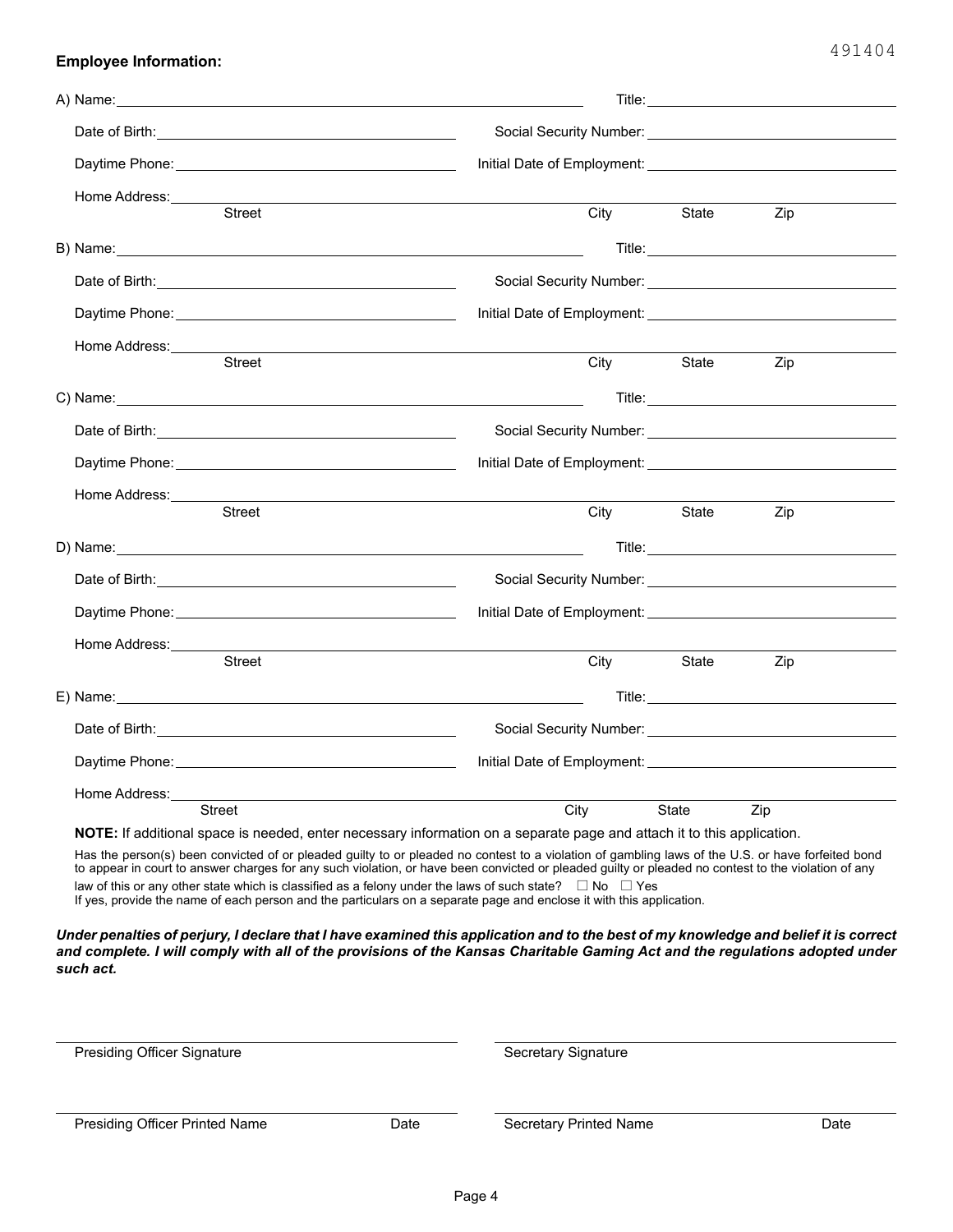## **GENERAL INFORMATION**

To save postage this application and the payment of fees due to the Kansas Department of Revenue can be completed at: **https:// www.kdor.ks.gov/apps/kcsc**, or you can mail your completed application, fee and any documentation to:

### Kansas Department of Revenue Charitable Gaming 120 SE 10th Ave PO Box 750680 Topeka KS 66625-0680

The following steps are required to license a bingo organization.

- Complete a Bingo Organization License Application.
- Pay a \$25 application fee by check or money order.

Upon approval, each bingo organization is assigned a bingo registration number and issued a Kansas Bingo Organization license certificate.

In order to receive a license by your requested start date, you must apply at least 14 business days in advance, otherwise we cannot guarantee your application will be approved and certificated mailed by your requested start date.

**Contact Information:** If you have questions you may call 785-368-8222 or email kdor\_bingo@ks.gov. Information can be faxed to 785-296-4993.

## **LICENSING REQUIREMENTS AND PROCESS**

To be eligible for a bingo license, an organization must meet all of the following requirements:

- Be a nonprofit religious, charitable, fraternal, educational or veterans organization with a tax-exempt ruling from the Internal Revenue Service.
- Have been in continuous existence in Kansas for at least 18 months prior to applications
- None of the officers, directors or officials of the organization, or any person employed on the premises where the bingo games are to be conducted, has been convicted of a felony or gambling violation in Kansas or any other jurisdiction.
- Membership in the organization is open to a person of any race, color or physical handicap.

No person involved in the operation of bingo games for the licensed organization may receive any compensation or profit from such activity. However, an employee of the organization may assist with bingo.

Each organization may have only one active license at a time. Organizations which are affiliated with or subordinate to each other must have different membership requirements.

Bingo licenses expire on June 30 and must be renewed annually. Renewals online are the quickest method of completing the process.

## **LINE BY LINE INSTRUCTIONS**

**LICENSE YEAR:** Bingo licenses are valid July 1, or date of issuance, through June 30. Enter the fiscal year for which you are submitting your application.

**APPLICATION TYPE:** Check either "New License Application" or "Renewal License Application". If "Renewal License Application" is selected, enter the Bingo License Number. All questions must be completed. The Department reserves the right to request additional information or deny the application. The organization must inform the department immediately of any changes in the information supplied in its most recent application filed with the department. The bingo license will expire June 30.

### **NON-PROFIT ORGANIZATION INFORMATION**

**Line 1.** Enter the Nonprofit organization's FEIN here, or if you do not have an FEIN, you can obtain one from the IRS by going to www.irs.gov.

**Line 2.** Enter the Nonprofit Organization's name.

**Line 3.** Enter the Nonprofit Organization's daytime phone number.

Line 4. Enter the Nonprofit Organization's mailing address.

**Line 5.** Check the appropriate box for the organization's nonprofit type and only check one.

**Line 6.** Check the appropriate box. If the Nonprofit Organization is in process of applying to the IRS, check "Pending".